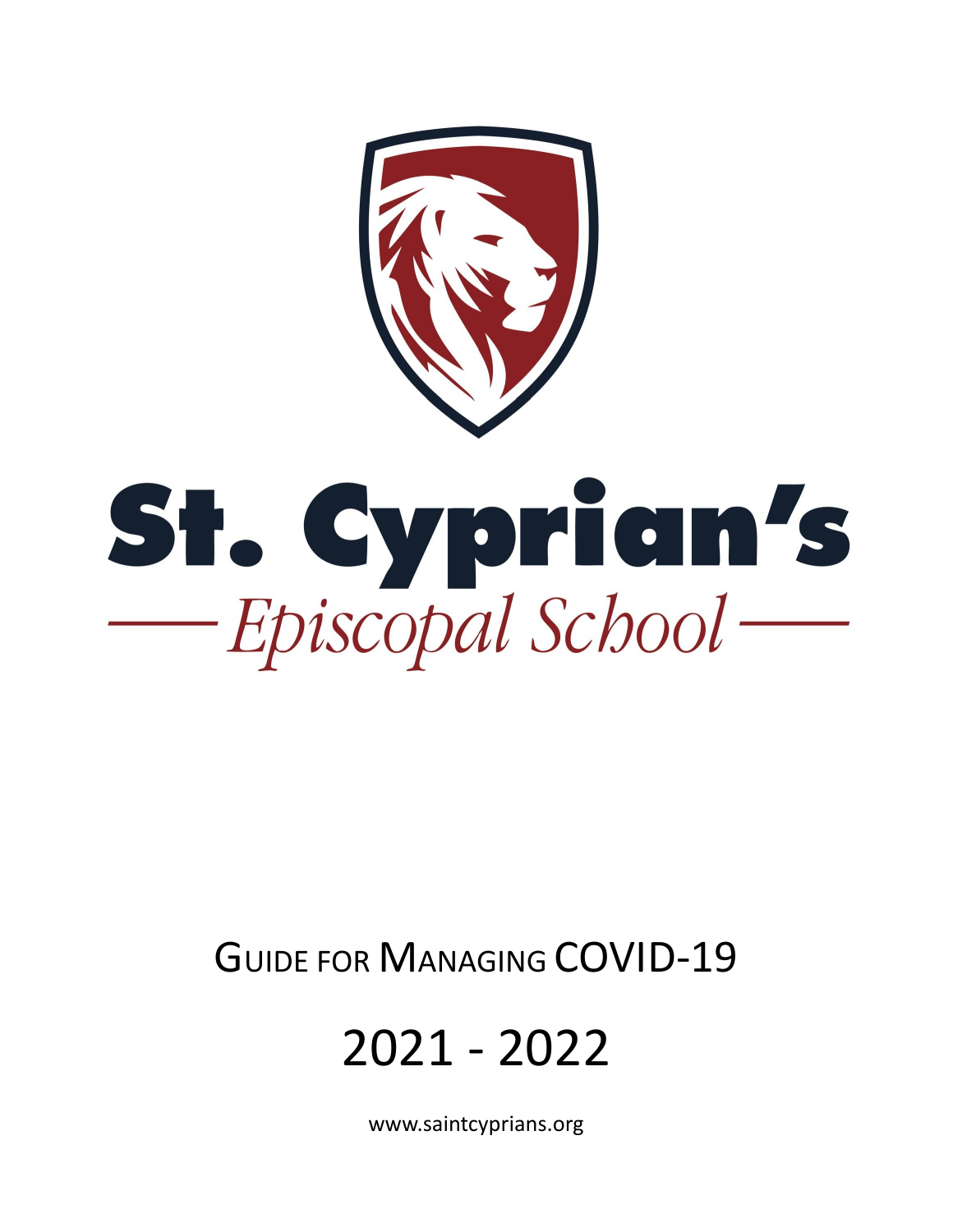## Updated January 28, 2022

#### ABOUT THIS GUIDE

The policies in this guide are to be considered as guidelines. St. Cyprian's Episcopal School, at its discretion, may change, delete, suspend or discontinue any part or parts of the policies in this guide at any time without prior notice. These guidelines reflect our best knowledge at the time of writIng. Please understand that SCES will do the best we can during this unique pandemic to ensure the safety of our staff and students. However, there is still a great deal none of us know and we are all contInually learning. We ask you to join with us as we work for the benefit of our school family.

**Masks** – Masks will no longer be required. However, with the new CDC guidelines, we do encourage mask wearing in our facilities and cannot require anyone to remove their masks. We will also encourage visitors to wear masks, and we will have signs throughout our facilities with "masks suggested" signs.

**Temperature Checks/Screening** – Schools are not required to check students' temperatures before entering campus. We are asking our families to assist us by monitoring their child's symptoms daily and to consider checking their temperature daily. If a child is experiencing symptoms related to COVID-19 (https://www.cdc.gov/coronavirus/2019-ncov/ symptoms-testing/symptoms.html), please do not send your child to school.

We encourage our staff and any visitors to continue to self monitor/self screen for COVID-19 symptoms daily before coming onto campus.

**Notifications** – St. Cyprian's Episcopal School will continue to notify students, staff, and families when there is a positive case identified amongst our student/staff population.

**Social Distancing** – All staff and students, when possible, are to maintain three-six feet of social distance both indoors and outdoors.

**Restrooms and Water Fountains –** We will work together to minimize groups of students going to the restroom at the same time. Students should be reminded to maintain proper social distance and to properly wash and sanitize their hands frequently. Students will need to continue to bring their own water bottles to school and utilize the hands-free water fountains to fill their water bottles. The non- hands-free water fountains will continue to be inaccessible. We will no longer be providing water bottles throughout the day.

#### **Response Protocols**

Utilizing guidelines provided by the CDC, ACCHD, SAES, EDOT, and TEA, we have developed response protocols for when someone within our school community tests positive, is exposed to a positive COVID-19 case, or experiences symptoms related to COVID-19. Our school nurse, Latifah Fleniken MSN, RN is trained to implement our COVID-19 response protocols.

In order to be protected from this virus **it will be critical for parents, students, and staff to not come to school if they are experiencing any symptoms that could be caused by COVID-19.** Honest and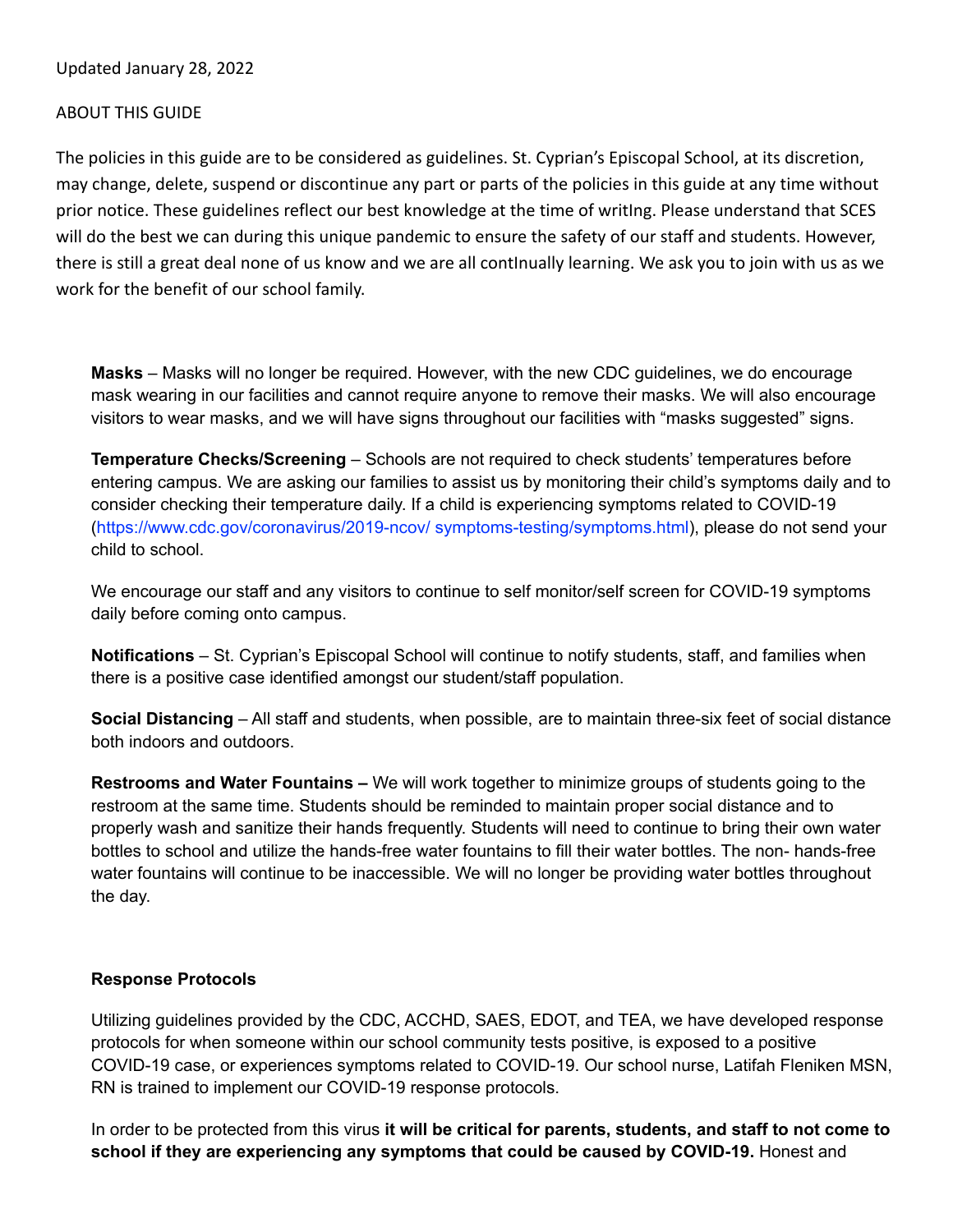forthright compliance with the following protocols will provide SCES and our children with the best chance of a healthy, productive, and successful school year.

## **What are COVID-like symptoms?**

**COVID-19 Symptoms** (https://www.cdc.gov/coronavirus/2019-ncov/symptoms-testing/ symptoms.html https://www.cdc.gov/coronavirus/2019-ncov/hcp/pediatric-hcp.html#clinical- presentation)

Experiencing one or more of the following symptoms is considered to be symptomatic:

- Fever of 100.0 degrees or higher
- Chills
- Cough
- Congestion
- Runny Nose
- Body aches and muscle pain
- Loss of taste or smell
- Difficulty breathing
- Shortness of breath
- Headache
- Sore throat
- Diarrhea
- Vomiting

## **Protocol 1: Positive or Presumed Positive for COVID-19**

**Contact information:** Ensure all personal contact information and emergency contact information of the positive or presumed positive case is up to date.

**Isolation:** The individual is directed to not enter the campus until he/she has met the return to school/work criteria listed below.

**Communications:** Direct all communications to the COVID-19 coordinator about his/her condition and/or ability to return to school/work. Consistent with school notification requirements for other communicable diseases and consistent with legal confidentiality requirements, schools must notify all teachers, staff, and families of all students in a school if a lab-confirmed COVID-19 case is identified among students, teachers or staff who participate in any on-campus activities. The COVID-19 coordinator will notify the Angelina County and Cities Health District and Texas Department of State Health Services, in accordance with applicable federal, state, and local laws and regulations, including confidentiality requirements of the Americans with Disabilities Act (ADA) and Family Educational Rights and Privacy Act (FERPA). **The coordinator will also notify Head of School, Dr. Sherry Durham.**

**Health status:** Require individuals to provide health status updates.

## **Return to school/work timeline per TEA and CDC guidelines:**

## **STUDENTS with a positive test result can return to school/work when the following conditions are met:**

●10 days from the onset of symptoms AND fever-free without fever-reducing medicine for at least 24 hours AND symptoms are improving; **or**

●10 days from the positive test if asymptomatic.

## **STAFF with a positive test result can return to school/work when the following conditions are met:**

• 5 days from the onset of symptoms AND fever-free without fever-reducing medicine for at least 24 hours AND symptoms are improving; **or**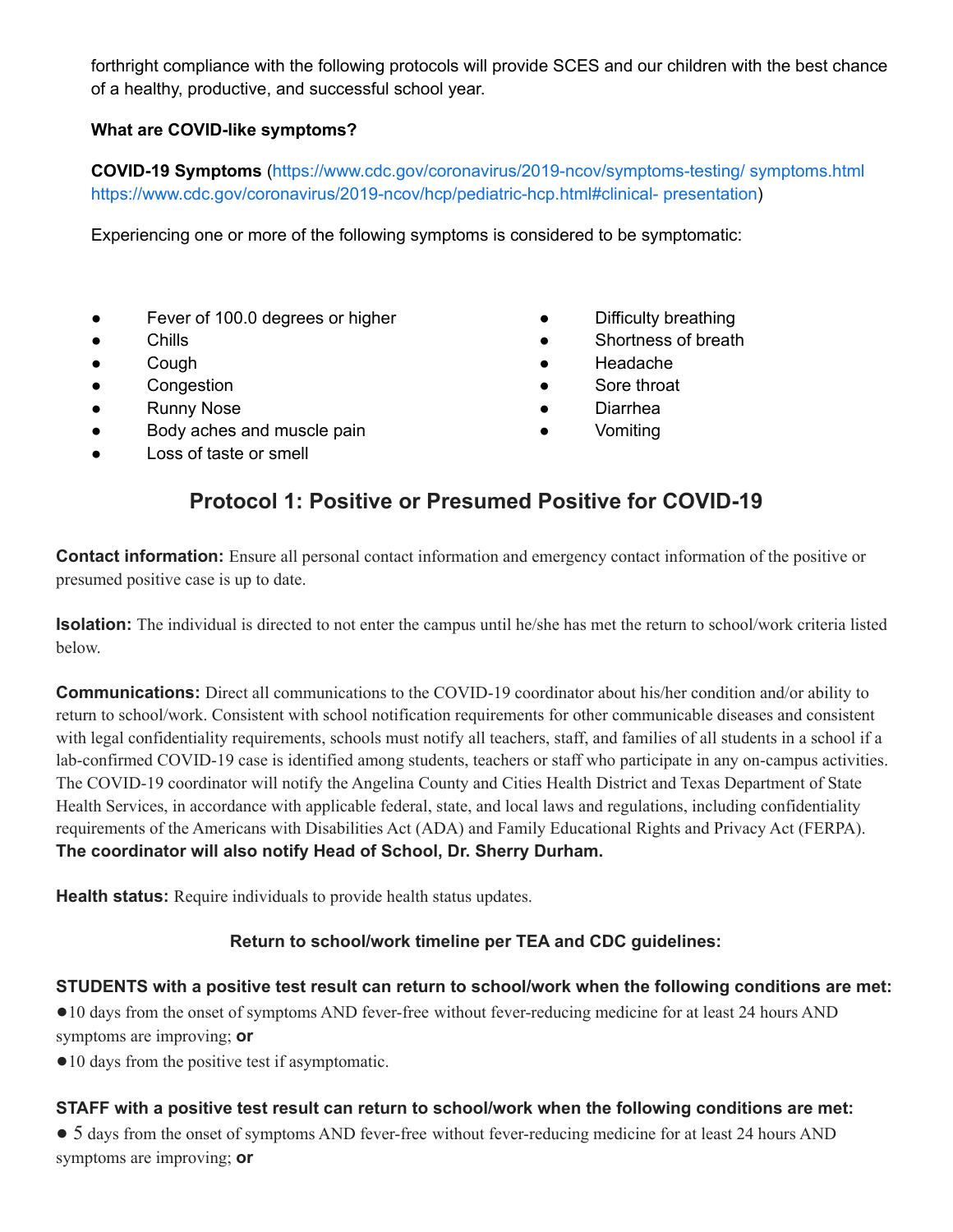● 5 days from the positive test if asymptomatic.

**Staff are highly encouraged and asked to wear a surgical or N95 mask for days 6-10.**

**Cleaning/Sanitation:** The campus coordinator will implement the campus disinfecting protocol.

## **Protocol 2: High-Risk Exposure to Positive COVID-19 Case (Household Exposure to COVID-19)**

 $\_$  ,  $\_$  ,  $\_$  ,  $\_$  ,  $\_$  ,  $\_$  ,  $\_$  ,  $\_$  ,  $\_$  ,  $\_$  ,  $\_$  ,  $\_$  ,  $\_$  ,  $\_$  ,  $\_$  ,  $\_$  ,  $\_$  ,  $\_$  ,  $\_$  ,  $\_$  ,  $\_$  ,  $\_$  ,  $\_$  ,  $\_$  ,  $\_$  ,  $\_$  ,  $\_$  ,  $\_$  ,  $\_$  ,  $\_$  ,  $\_$  ,  $\_$  ,  $\_$  ,  $\_$  ,  $\_$  ,  $\_$  ,  $\_$  ,

**Note:** This protocol only applies to an individual who lives in the same household as someone who has contracted COVID-19. If an individual is exposed to a positive case and does not live in the same household with that positive case, please consult with the campus/facility COVID-19 coordinator for guidance.

**Contact information:** Ensure all personal contact information and emergency contact information of the positive or presumed positive case is up to date.

**Quarantine:** The individual is directed to not enter any district building or campus for at least 5-10 calendar days from the last known exposure or until authorized by the COVID-19 coordinator.

\*Individuals who have received the second dose of the COVID-19 vaccine may no longer be required to quarantine (as long as two weeks have passed since the 2nd dose). Please consult with your campus/facility coordinator if someone in your household has contracted COVID-19.

\*Individuals who have previously tested positive for COVID-19 and are exposed to a positive case in their household within 90 days of testing positive are no longer required to quarantine. However, they still must monitor for symptoms. If symptoms develop, they will be required to follow Protocol #3. Individuals must provide proof of having previously tested positive to his/her COVID-19 coordinator.

**Monitor for symptoms:** Out of an abundance of caution, it is advised that the individual monitor his/her health, follow CDC guidelines for people who have had close contact and contact his/her primary care physician if he/she develops symptoms.

**Notice:** If the individual begins to exhibit symptoms or receives a confirmed diagnosis of COVID-19, he/she must immediately notify the COVID-19 coordinator and/or his/her immediate supervisor, and the coordinator will refer to Protocol 1 (if positive).

**Communications:** Direct all communications to the COVID-19 coordinator and his/her direct supervisor.

**Contact:** The COVID-19 coordinator will send a follow-up letter to the exposed individual(s).

#### **Return to school/work timeline per TEA and CDC guidelines:**

### **STUDENTS who are exposed via household to a positive COVID-19 case can return to school/work when the following condition is met:**

● Quarantine for 10 days since their FIRST direct contact with the positive case of COVID- 19. The student can return on day 11.

Or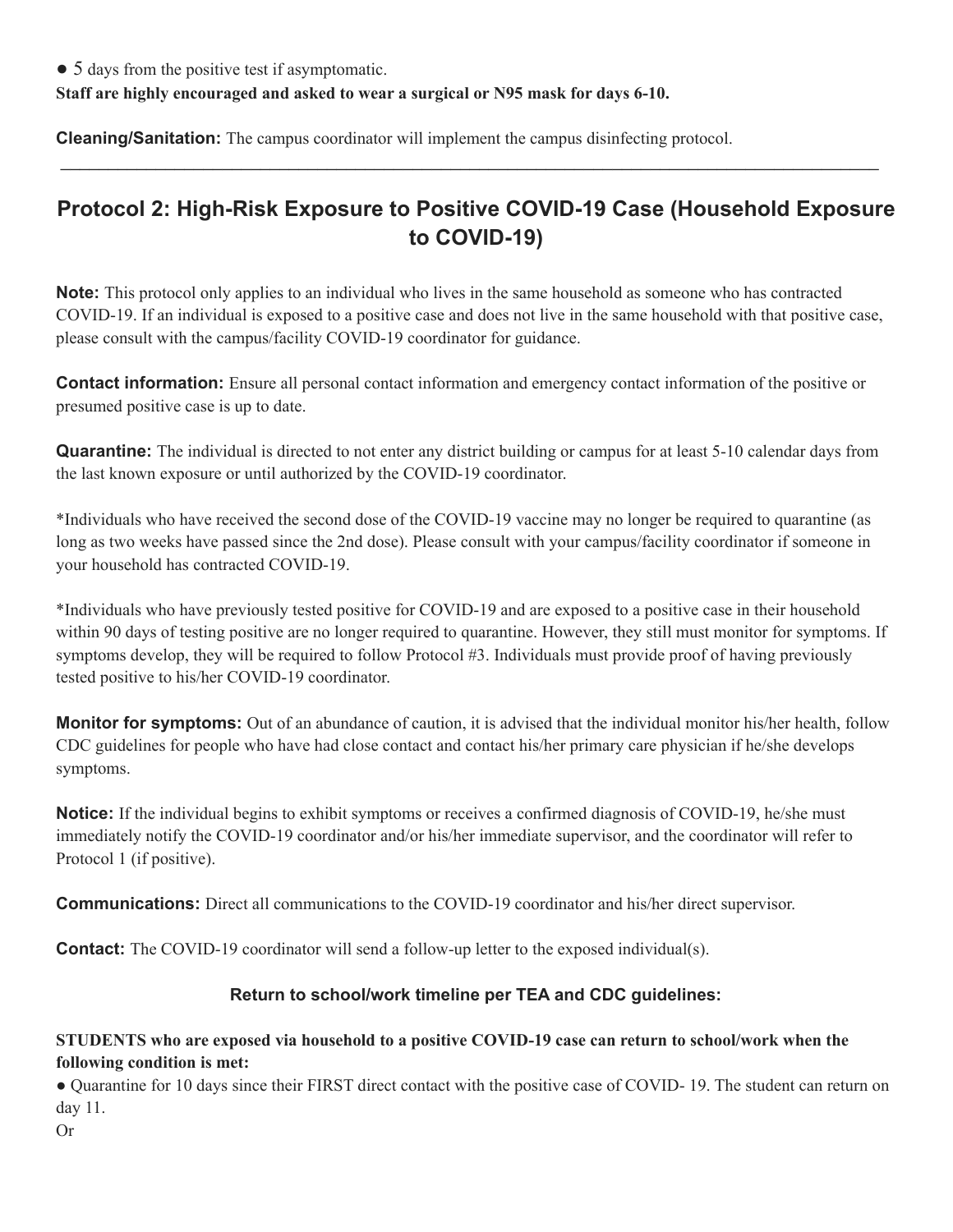• Quarantine for 7 days since their LAST direct contact with the positive case of COVID-19 with a negative rapid antigen test administered on day 7 or a negative PCR test administered on days 5-7. Please note that the individual must remain quarantined for a full 7 days regardless of the date he/she receives test results. In essence, he/she can return on day 8.

## STAFF who are exposed via household to a positive COVID-19 case can return to school/work when the following **condition is met:**

• Quarantine for 5 days since their FIRST direct contact with the positive case of COVID- 19. The staff can return on day 6.

## **Staff are highly encouraged and asked to wear a surgical or N95 mask for days 6-10.**

All individuals must continue to monitor themselves daily for symptoms and take appropriate precautions (e.g., mask wearing) through day 14

## **Protocol 3: Experiencing COVID-like Symptoms**

**Contact information:** Ensure all personal contact information and emergency contact information of the person experiencing COVID-like symptoms is up to date.

**Isolation:** The individual is directed to not enter any district building or campus.

**If experiencing symptoms while at school:** Schools must immediately separate the individual until the student can be picked up by a parent or guardian. Staff members experiencing symptoms must contact the COVID-19 coordinator and must be separated as soon as possible. Schools will clean the areas used by the individual who shows COVID-19 symptoms while at school (student, teacher, or staff) as soon as feasible. Students who report feeling feverish should be given an immediate temperature check to determine if they are symptomatic for COVID-19. **\*Please note that this protocol applies to ALL individuals experiencing COVID-19 symptoms.**

**Communications**: Direct all communications to the COVID-19 coordinator about his/her condition and/or ability to return to school/work.

**Contact:** Send a follow-up letter to the individual experiencing symptoms.

## **Return to school/work timeline per TEA and CDC guidelines:**

## **STUDENTS experiencing symptoms can return to school/work when the following conditions are met:**

●10 days from the onset of symptoms AND fever-free without fever-reducing medicine for at least 24 hours AND symptoms are improving; **or**

●Medical release: A release from his/her treating physician must be submitted to the COVID-19 coordinator before he/she may return to school/work if the individual would like to return to school/work before meeting the three conditions above. This release should provide an alternative diagnosis or documentation of a negative PCR COVID-19 test or a negative antigen test (i.e., rapid test).

## **STAFF experiencing symptoms can return to school/work when the following conditions are met:**

● 5 days from the onset of symptoms AND fever-free without fever-reducing medicine for at least 24 hours AND symptoms are improving; **or**